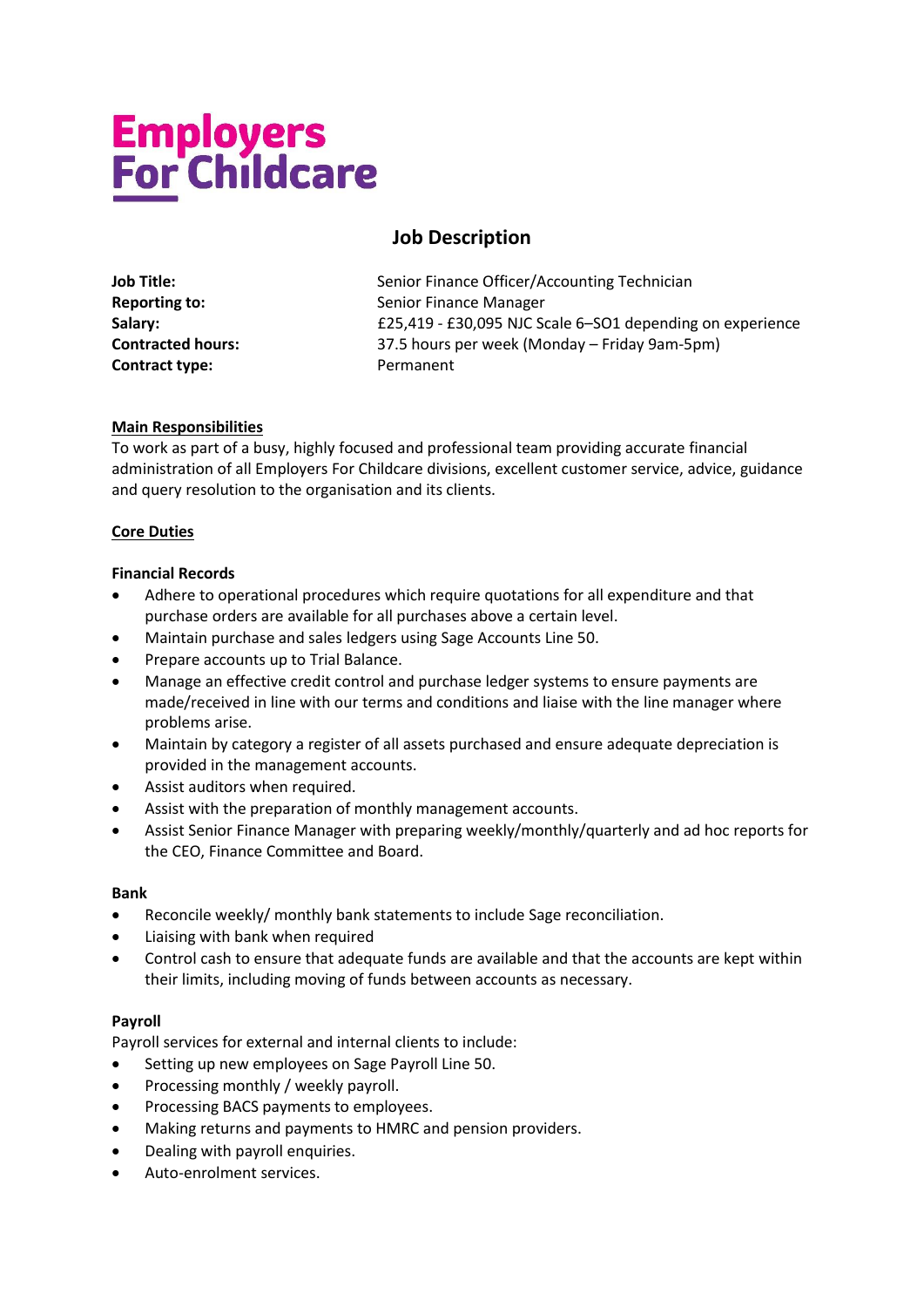### **VAT**

Assist with completion of quarterly Group VAT returns when required.

### **Childcare Vouchers**

- Processing Childcare Voucher orders and reimbursements in line with agreed processes
- Organise redemption of vouchers, checking childcare provider bank details, entering information onto voucher database, and issuing payments by BACS transfer or cheque.
- Managing Childcare Voucher accounts on behalf of key clients.
- Attend meetings with key clients as required to ensure accuracy of account details, investigate and resolve any potential problems or issues.

### **High Rise**

Provide financial management and reporting for High Rise (reopening later in 2022) as required. **Customer Service** 

- Professionally and effectively resolve customer queries, problems and issues over the telephone or email
- Investigate, follow up and take ownership to resolve queries to the customer's satisfaction within agreed response times.
- Adhere to company internal customer service standards in terms of telephone greeting & manner, written communications agreed response times etc, at all times.
- Develop and sustain strong working relations with existing customers, ensuring that customer promises and commitments are met.

### **Communication, Personnel and Organisational Development**

- Participate actively in staff and team meetings to update and share information with colleagues.
- Participate in regular staff training and development activities on company services, operating systems, processes and procedures and contribute to same.
- Acquire and retain in-depth knowledge of existing and new company services.
- Take ownership of own training and development by putting forward personal training needs, undertake such training as is required to meet these needs and fully utilise all training and support materials which are available.
- Become familiar with the general duties of other staff and assist with other duties as required.
- Train colleagues in general duties of post in order to ensure organisation has adequate cover in times of need.
- Undertake any other reasonable duties appropriate to the achievement of the organisations goals and targets.

### **Information Security**

• Comply with the organisation's Security & Confidentiality policy at all times, ensuring the highest levels of information security, data protection and confidentiality.

### **This job description is neither exhaustive nor exclusive and may be reviewed depending upon operational requirements and staffing levels.**